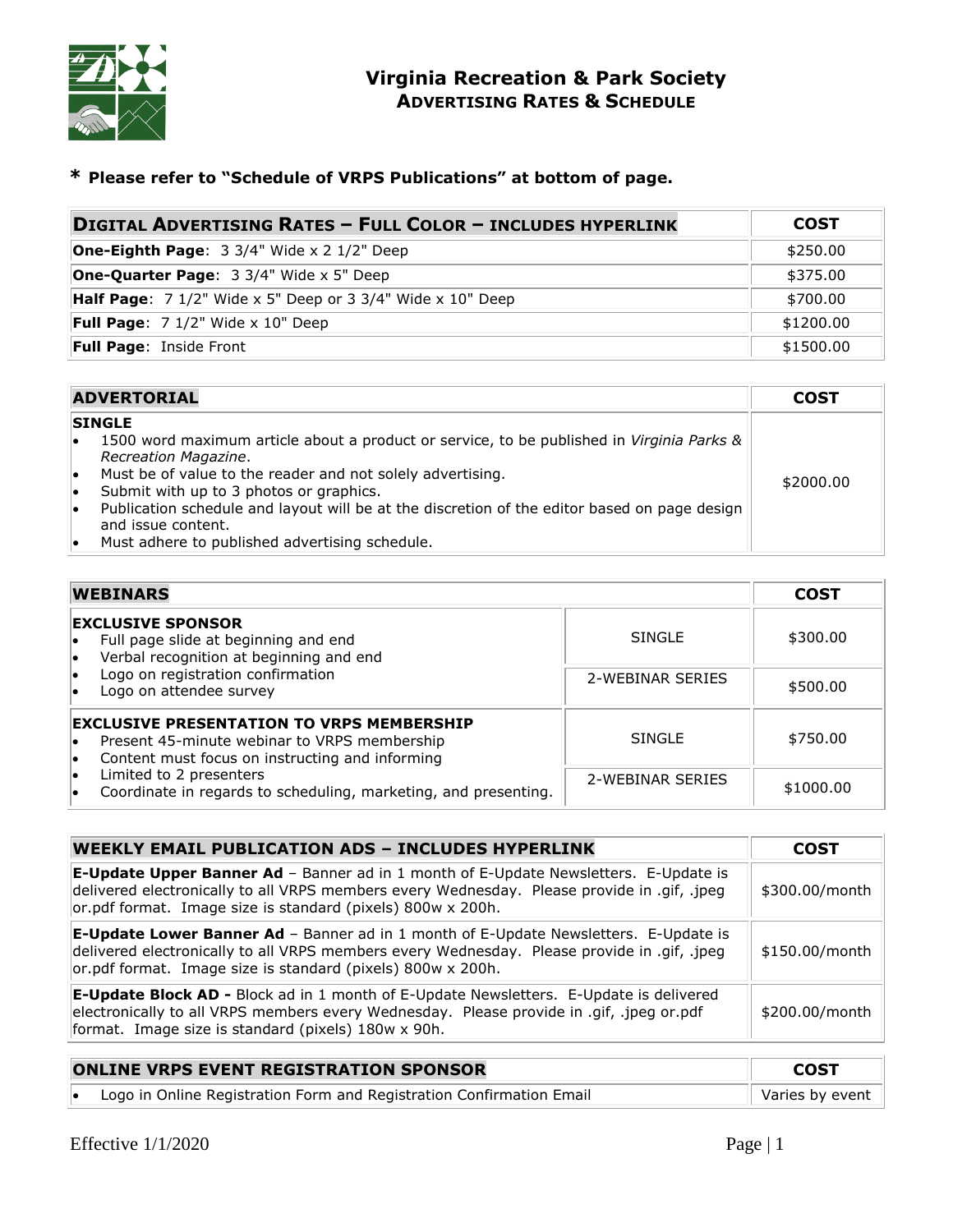| <b>WEBSITE ADS - INCLUDES HYPERLINK</b>                                                                | <b>COST</b>                    |                |
|--------------------------------------------------------------------------------------------------------|--------------------------------|----------------|
| <b>WEBSITE LOGO -</b> VRPS homepage and subpages.                                                      | Home Page                      | \$200.00/month |
| Ad and hotlink published on website for 1 month.<br>Please provide in .gif, .jpeg or.pdf format.<br>l. | 1 <sup>st</sup> Tier Sub Pages | \$100.00/month |
| Image size is standard (pixels) 180w x 90h.                                                            | 2 <sup>nd</sup> Tier Sub Pages | \$50.00/month  |
| <b>WEBSITE VIDEO -</b> VRPS homepage and subpages.                                                     | Home Page                      | \$500.00/month |
| Published on website for 1 month.<br>Image size is standard (pixels) 230w x 115h.                      | 1 <sup>st</sup> Tier Sub Pages | \$250.00/month |
| Call for additional information.                                                                       | 2 <sup>nd</sup> Tier Sub Pages | \$150.00/month |

| <b>EDUCATION PARTNERSHIP</b>                                                                                                                                                                                                                                                                                                                                                | <b>COST</b>      |                 |
|-----------------------------------------------------------------------------------------------------------------------------------------------------------------------------------------------------------------------------------------------------------------------------------------------------------------------------------------------------------------------------|------------------|-----------------|
| VRPS will assist in promoting your commercial education efforts via website and publication<br>presence and promotion:<br>Education workshops/events must be of value to parks and recreation professionals and<br>not solely advertising.<br>Vendor is responsible for providing marketing materials, registration links, and<br>$\bullet$<br>customer inquiry assistance. | $$1375/m$ onth   |                 |
| <b>Full Page Publication Ad:</b><br>7 1/2" Wide x 10" Deep                                                                                                                                                                                                                                                                                                                  |                  |                 |
| E-Update Block AD - E-Update is delivered electronically to<br>VRPS members weekly. Image size is standard (pixels) 180w x<br>l90h.                                                                                                                                                                                                                                         |                  |                 |
| <b>Website Promotion:</b> VRPS homepage and subpages $(1st$ and<br>$ 2^{nd}$ Tiers).<br>Ad and hotlink published on website<br>$\bullet$<br>Please provide in .gif, .jpeg or.pdf format.<br>$\bullet$<br>Image size is standard (pixels) 180w x 90h.<br>$\bullet$                                                                                                           |                  |                 |
| <b>Total</b>                                                                                                                                                                                                                                                                                                                                                                | Value: \$1750.00 | Cost: \$1375.00 |

| <b>ANNUAL EVENT SPONSOR</b>                                  | <b>COST</b>       |
|--------------------------------------------------------------|-------------------|
| Management Conference                                        | Reference Package |
| Spring and Fall Certified Playground Safety Inspector (CPSI) | \$1500            |
| Spring and Fall Playground Maintenance Course                | \$1500            |
| Annual Conference                                            | Reference Package |
| Leadership Training Institute                                | Reference Package |
| Leadership Orientation                                       | \$250.00          |

# **SCHEDULE OF VRPS PUBLICATIONS**

| Month     | <b>Publication Type</b>              | <b>Submission Deadline</b>               |
|-----------|--------------------------------------|------------------------------------------|
| Monthly   | VRPS E-Update Banner Ad              | $25th$ of the month prior to advertising |
| Monthly   | VRPS Web Banner Ad                   | $25th$ of the month prior to advertising |
| February  | Virginia Parks & Recreation Magazine | February 5                               |
| May       | Virginia Parks & Recreation Magazine | May 5                                    |
| August    | Virginia Parks & Recreation Magazine | August 5                                 |
| September | Annual Conference App Ad             | July 15                                  |
| November  | Virginia Parks & Recreation Magazine | November 5                               |



**2021 Insertion Order/Contract 6372 Mechanicsville Turnpike, Suite 109**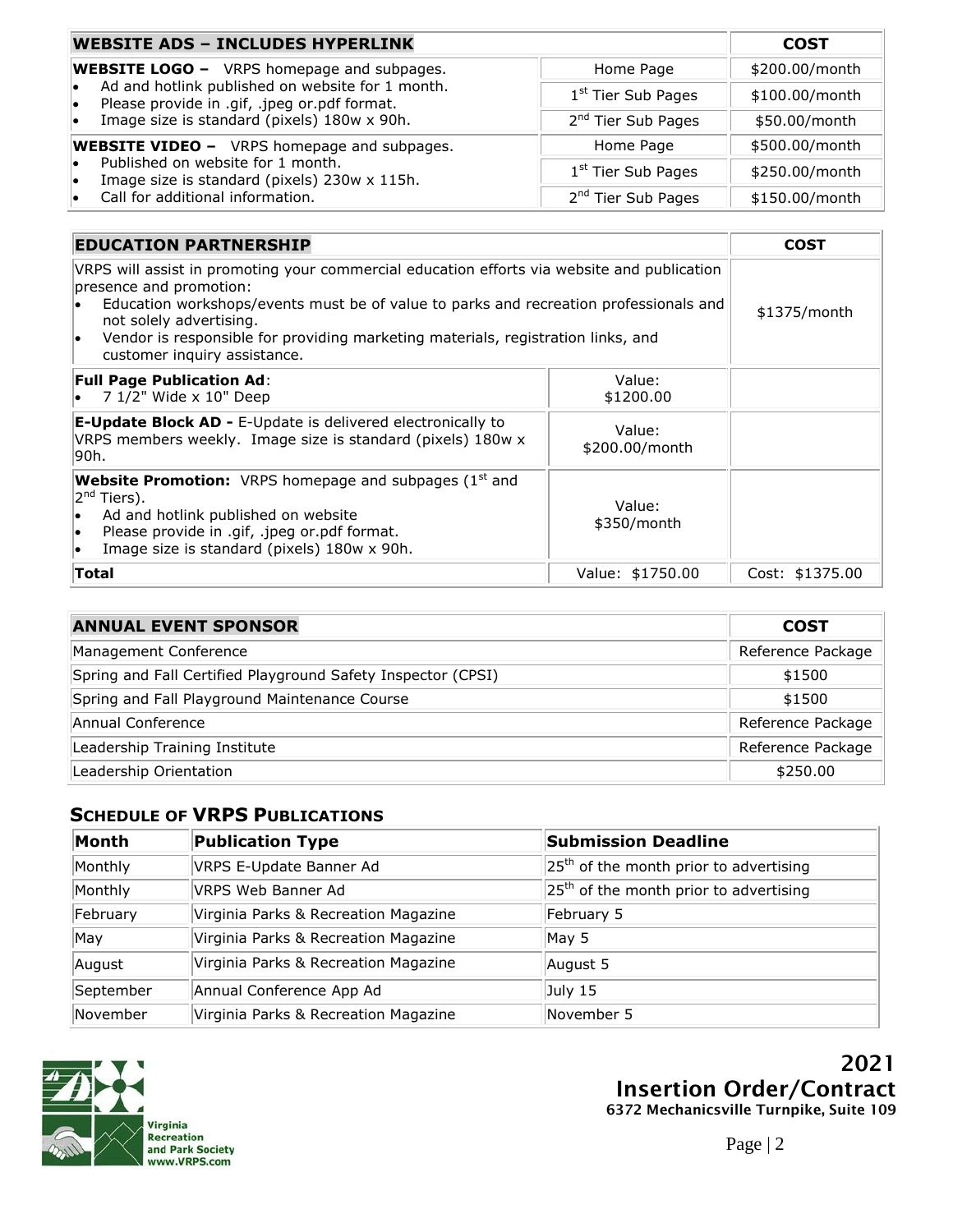**Full payment by check or credit card must be received with this completed form to reserve ad space.** Grayed block indicates SOLD.

| <b>Company Name:</b> |      |         |  |
|----------------------|------|---------|--|
| <b>Contact Name:</b> |      |         |  |
| <b>Address:</b>      |      |         |  |
| <b>Phone:</b>        | Fax: | E-mail: |  |

**Please reserve Ad space in the following VRPS Publication(s). Circle preference, clarify size/location, and calculate fees in spaces provided.**

*Please see Advertising Rates and Schedule for specific sizes available. Gray indicates SOLD and UNAVAILABLE.*

|                                  | <b>Publication Ad</b> |                    | <b>Eupdate Ad</b>             |                        |                    | <b>Website Ad</b> |      |             | <b>Education</b><br>Partnership | <b>Webinar Sponsor</b> |               |                        | Webinar<br><b>Presentation</b> | <b>Event Registration</b><br><b>Sponsor</b> |                                        |                                        |
|----------------------------------|-----------------------|--------------------|-------------------------------|------------------------|--------------------|-------------------|------|-------------|---------------------------------|------------------------|---------------|------------------------|--------------------------------|---------------------------------------------|----------------------------------------|----------------------------------------|
|                                  | Ad<br><b>Size</b>     | <b>Advertorial</b> | <b>Upper</b><br><b>Banner</b> | Lower<br><b>Banner</b> | <b>Block</b><br>Ad | <b>Video</b>      | Locn | Ad/<br>Logo | Locn                            |                        | <b>Single</b> | $2 -$<br><b>Series</b> | Single                         | $2 -$<br><b>Series</b>                      |                                        | T<br>$\bf{0}$                          |
| <b>Magazine</b>                  |                       |                    | JAN                           | <b>JAN</b>             | <b>JAN</b>         | JAN               |      | JAN         |                                 | <b>JAN</b>             | <b>JAN</b>    | <b>JAN</b>             | JAN                            | <b>JAN</b>                                  | CPSI (April)                           | T<br>$\mathbf{A}$                      |
| Spring                           |                       |                    | <b>FEB</b>                    | FEB                    | <b>FEB</b>         | <b>FEB</b>        |      | <b>FEB</b>  |                                 | <b>FEB</b>             | <b>FEB</b>    | <b>FEB</b>             | <b>FEB</b>                     | FEB                                         | LTI (April)                            | L                                      |
| Summer                           |                       |                    | <b>MAR</b>                    | <b>MAR</b>             | <b>MAR</b>         | <b>MAR</b>        |      | <b>MAR</b>  |                                 | <b>MAR</b>             | <b>MAR</b>    | <b>MAR</b>             | <b>MAR</b>                     | <b>MAR</b>                                  | VSG (May)                              | $\mathbf{F}$<br>${\bf E}$<br>${\bf E}$ |
| Fall                             |                       |                    | APR                           | <b>APR</b>             | <b>APR</b>         | <b>APR</b>        |      | <b>APR</b>  |                                 | APR                    | <b>APR</b>    | <b>APR</b>             | <b>APR</b>                     | APR                                         | CPSI (September)                       | S                                      |
| President's<br><b>Newsletter</b> |                       |                    | MAY                           | MAY                    | MAY                | MAY               |      | MAY         |                                 | MAY                    | MAY           | MAY                    | MAY                            | MAY                                         | <b>Annual Conference</b><br>(November) |                                        |
| Spring                           |                       |                    | <b>JUN</b>                    | <b>JUN</b>             | <b>JUN</b>         | <b>JUN</b>        |      | <b>JUN</b>  |                                 | <b>JUN</b>             | <b>JUN</b>    | <b>JUN</b>             | <b>JUN</b>                     | <b>JUN</b>                                  | Leadership Orientation<br>(December)   |                                        |
| Summer                           |                       |                    | <b>JUL</b>                    | <b>JUL</b>             | <b>JUL</b>         | <b>JUL</b>        |      | <b>JUL</b>  |                                 | <b>JUL</b>             | <b>JUL</b>    | <b>JUL</b>             | <b>JUL</b>                     | <b>JUL</b>                                  | Management<br>Conference (February)    |                                        |
| Fall                             |                       |                    | AUG                           | AUG                    | AUG                | AUG               |      | AUG         |                                 | AUG                    | AUG           | AUG                    | AUG                            | AUG                                         |                                        |                                        |
| Conference<br>App Ad             |                       |                    | <b>NOV</b>                    | <b>NOV</b>             | <b>NOV</b>         | <b>NOV</b>        |      | <b>NOV</b>  |                                 | <b>NOV</b>             | <b>NOV</b>    | <b>NOV</b>             | <b>NOV</b>                     | <b>NOV</b>                                  |                                        |                                        |
|                                  |                       |                    | <b>DEC</b>                    | <b>DEC</b>             | <b>DEC</b>         | <b>DEC</b>        |      | DEC         |                                 | DEC                    | DEC           | DEC                    | DEC                            | <b>DEC</b>                                  |                                        |                                        |
|                                  |                       |                    |                               |                        |                    |                   |      |             |                                 |                        |               |                        |                                |                                             |                                        |                                        |

| <b>PAYMENT INFORMATION:</b> full payment reserves Ad placement | Check              | . . v | Y/N<br>(Need Invoice?)             |
|----------------------------------------------------------------|--------------------|-------|------------------------------------|
|                                                                | <b>Credit Card</b> |       | (Visa, MasterCard, AmEx, Discover) |

**\$\_\_\_\_\_\_\_\_\_\_\_\_\_\_\_ Total Payment enclosed (See Advertising Rates and Schedule for itemized prices)** 

**Name on Card \_\_\_\_\_\_\_\_\_\_\_\_\_\_\_\_\_\_\_\_\_\_\_\_\_\_\_\_\_\_\_\_\_\_\_\_\_\_\_\_\_Billing Address \_\_\_\_\_\_\_\_\_\_\_\_\_\_\_\_\_\_\_\_\_\_\_\_\_\_\_\_\_\_\_\_\_\_\_\_\_\_\_\_\_\_\_\_\_\_\_**

| <b>Credit Card #</b> | Date<br>Exd | <b>Security Code</b> |
|----------------------|-------------|----------------------|
|                      |             |                      |

**Billing City, State, Zip \_\_\_\_\_\_\_\_\_\_\_\_\_\_\_\_\_\_\_\_\_\_\_\_\_\_\_\_\_\_\_\_\_\_Signature \_\_\_\_\_\_\_\_\_\_\_\_\_\_\_\_\_\_\_\_\_\_\_\_\_\_\_\_\_\_\_ Date \_\_\_\_\_\_\_\_\_\_\_\_\_\_**

**I agree to abide by the "Advertising Terms and Conditions" as set forth on the following page:**

**X Signature: \_\_\_\_\_\_\_\_\_\_\_\_\_\_\_\_\_\_\_\_\_\_\_\_\_\_ Company: \_\_\_\_\_\_\_\_\_\_\_\_\_\_\_\_\_\_\_\_\_\_\_\_\_\_\_\_ Date: \_\_\_\_\_\_\_\_\_\_\_\_\_\_\_\_\_\_\_\_\_\_**